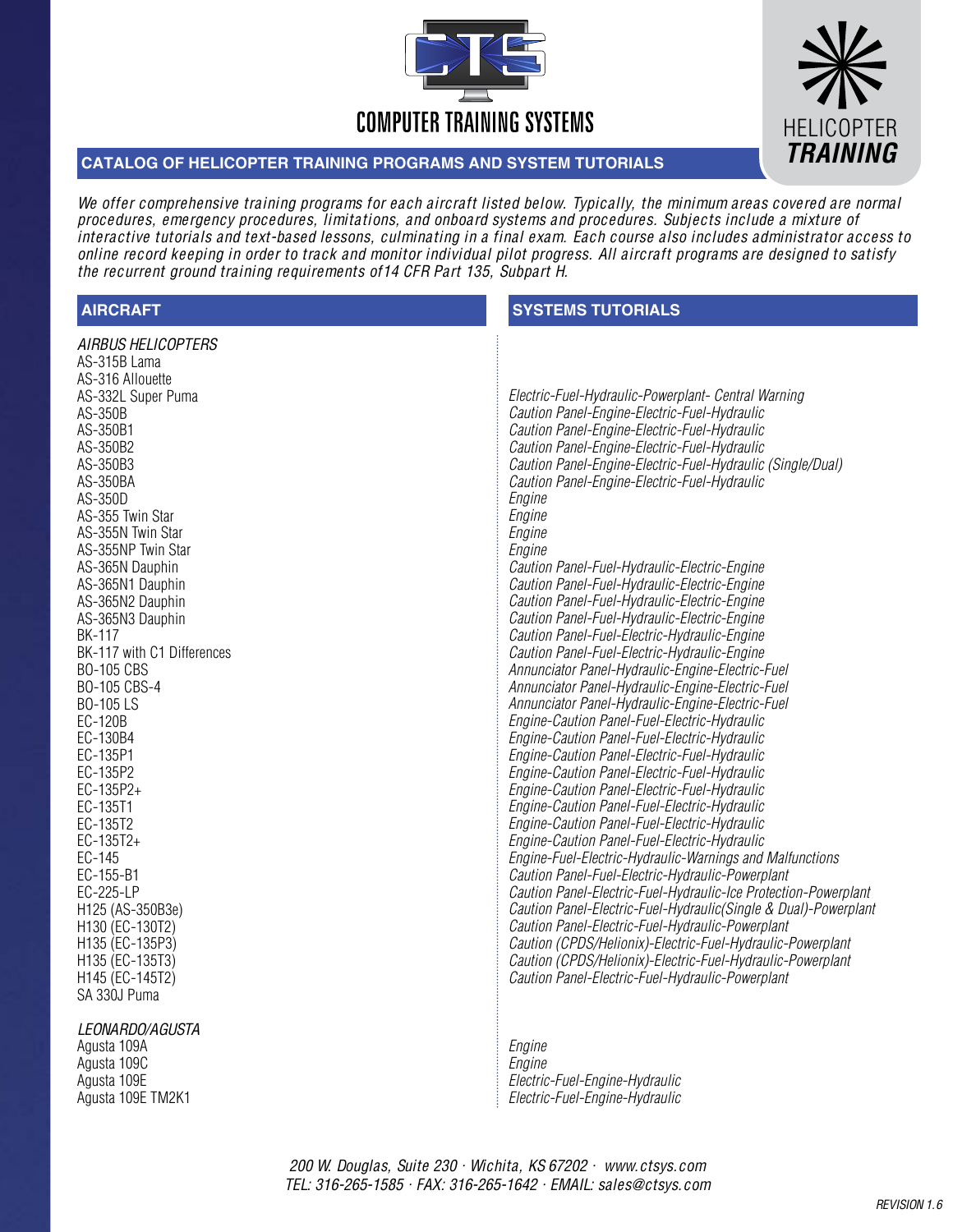| Agusta 109K2<br>Agusta 109S<br>Agusta 119                                                                                                                                                                                                                                                                                                                                                          | Electric-Fuel-Engine-Hydraulic                                                                                                                                                                                                                                                                                                                                                                                                                                                                                                                                                                                                                                                                                                                                                                                                                                                                                                               |
|----------------------------------------------------------------------------------------------------------------------------------------------------------------------------------------------------------------------------------------------------------------------------------------------------------------------------------------------------------------------------------------------------|----------------------------------------------------------------------------------------------------------------------------------------------------------------------------------------------------------------------------------------------------------------------------------------------------------------------------------------------------------------------------------------------------------------------------------------------------------------------------------------------------------------------------------------------------------------------------------------------------------------------------------------------------------------------------------------------------------------------------------------------------------------------------------------------------------------------------------------------------------------------------------------------------------------------------------------------|
| LEONARDO/AGUSTA/WESTLAND<br>AW-139                                                                                                                                                                                                                                                                                                                                                                 | General-Caution Panel-Electric-Fuel-Hydraulic-Landing Gear and<br>Brakes-Powerplant-Fire Protection-Flying Controls (Rotor System)-<br>Transmission-Navigation-Weather Radar                                                                                                                                                                                                                                                                                                                                                                                                                                                                                                                                                                                                                                                                                                                                                                 |
| BELL<br>Bell 205A-1<br>Bell 205A-1++<br>Bell 206B<br><b>Bell 206L1</b><br><b>Bell 206L3</b><br><b>Bell 206L4</b><br>Bell 212<br>Bell 214ST<br>Bell 222A<br>Bell 222B<br>Bell 222UT<br><b>Bell 230</b><br><b>Bell 407</b><br>Bell 407GX<br>Bell 407GXi<br><b>Bell 412</b><br>Bell 412EP<br>Bell 412 HP<br>Bell 412 SP<br><b>Bell 427</b><br>Bell 429<br><b>Bell 430</b><br>Bell OH-58<br>Bell UH-1H | Engine-Fuel-Electric-Hydraulic<br>Engine-Fuel-Hydraulic-Preflight<br>Engine-Fuel-Hydraulic-Preflight<br>Engine-Fuel-Hydraulic-Preflight-Electric<br>Engine-Caution-Fuel-Hydraulic-Electric<br>Engine-Fuel-Hydraulic-Electric<br>Engine-Fuel-Hydraulic-Electric<br>Engine-Fuel-Hydraulic-Electric<br>Engine-Electric-Fuel-Hydraulic-Caution<br>Caution-Fuel-Hydraulic-Electric-FADEC-Powerplant<br>Caution and Warning-Electrical-FADEC-Fuel-Hydraulic-Powerplant<br>Caution and Warning-Electrical-FADEC-Fuel-Hydraulic-Powerplant<br>Engine-Caution Panel-Electric-Hydraulic-Fuel<br>Engine-Caution-Warning Panel-Electric-Hydraulic-Fuel<br>Engine-Caution Panel-Electric-Hydraulic-Fuel<br>Engine-Caution Panel-Electric-Hydraulic-Fuel<br>Caution-Electric-Floatation-Fuel-Hydraulic-Powerplant<br>Caution-Electric-Floatation-Fuel-Hydraulic-Powerplant<br>Caution-Fuel-Hydraulic-Electric-Powerplant<br>Engine-Fuel-Hydraulic-Electric |
| ERICKSON<br>Erickson Air-Crane S-64E                                                                                                                                                                                                                                                                                                                                                               |                                                                                                                                                                                                                                                                                                                                                                                                                                                                                                                                                                                                                                                                                                                                                                                                                                                                                                                                              |
| <b>MD HELICOPTERS</b><br><b>MD 500D</b><br><b>MD 500E</b><br><b>MD 520N</b><br>MD-530F<br><b>MD 600N</b><br>MD-900<br>MD-902                                                                                                                                                                                                                                                                       | Caution-Fuel-Powerplant-Electrical<br>Caution-Fuel-Powerplant-Electrical<br>Engine-NOTAR Anti-Torque System<br>Caution/Warning-Engine-Fuel-Electric<br>Engine-NOTAR Anti-Torque System<br>Electric-Engine-Fuel-Hydraulic-NOTAR Anti-Torque System<br>Caution-Electric-Fuel-Hydraulic-Powerplant                                                                                                                                                                                                                                                                                                                                                                                                                                                                                                                                                                                                                                              |
| <b>ROBINSON</b><br>Robinson R-22                                                                                                                                                                                                                                                                                                                                                                   | General-Flight Controls-Fuel-Electrical-Rotor System-Rotor Brake-<br><b>Caution Warning Lights</b>                                                                                                                                                                                                                                                                                                                                                                                                                                                                                                                                                                                                                                                                                                                                                                                                                                           |
| Robinson R-22 Beta II                                                                                                                                                                                                                                                                                                                                                                              | General-Flight Controls-Fuel-Electrical-Caution-Warning Lights-Rotor<br>System-Rotor Brake                                                                                                                                                                                                                                                                                                                                                                                                                                                                                                                                                                                                                                                                                                                                                                                                                                                   |
| Robinson R-44                                                                                                                                                                                                                                                                                                                                                                                      | Aircraft General-Flight Controls-Fuel-Electrical-Rotor System-Rotor<br>Brake-Caution Warning Lights-Hydraulic                                                                                                                                                                                                                                                                                                                                                                                                                                                                                                                                                                                                                                                                                                                                                                                                                                |
| Robinson R-44 Raven II                                                                                                                                                                                                                                                                                                                                                                             | Aircraft General-Flight Controls-Fuel-Electrical-Rotor System-Rotor<br>Brake-Caution Warning Lights-Hydraulic                                                                                                                                                                                                                                                                                                                                                                                                                                                                                                                                                                                                                                                                                                                                                                                                                                |
| Robinson R-66                                                                                                                                                                                                                                                                                                                                                                                      | Electrical-Fuel-Hydraulic-Powerplant-Miscellaneous Emergency and<br><b>Malfunction Procedures</b>                                                                                                                                                                                                                                                                                                                                                                                                                                                                                                                                                                                                                                                                                                                                                                                                                                            |
| <b>SIKORSKY</b><br>Cabucizer 2000                                                                                                                                                                                                                                                                                                                                                                  |                                                                                                                                                                                                                                                                                                                                                                                                                                                                                                                                                                                                                                                                                                                                                                                                                                                                                                                                              |